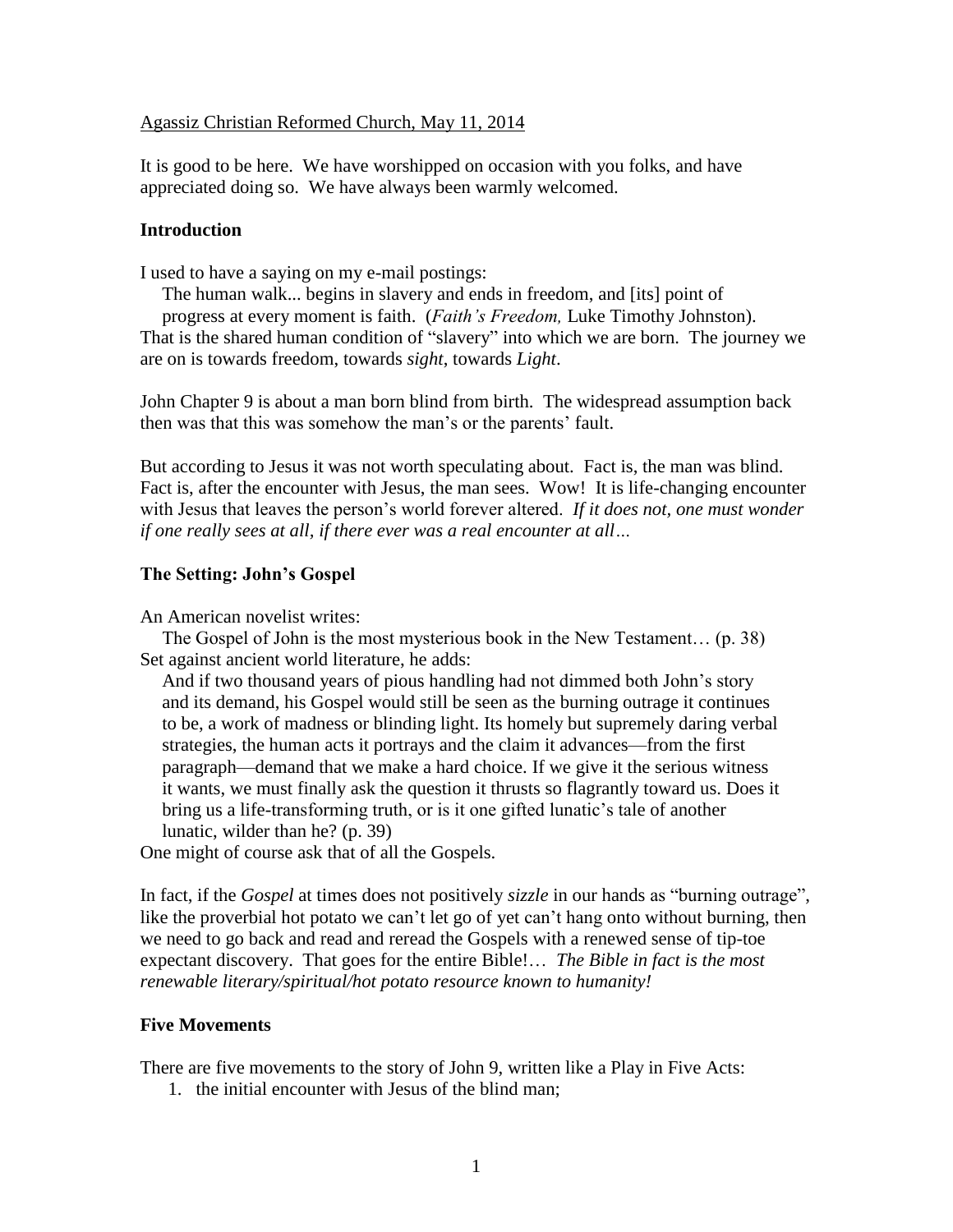- 2. the healing, and immediate questions by townspeople of the former blind man's identity;
- 3. the encounter with the Pharisees;
- 4. the encounter with the man's parents;
- 5. and the final reprised encounter with Jesus.

## **First Movement**

In the first movement, Jesus, with his disciples, encounters a man born blind from birth. The disciples with him, drawing on common belief, attribute the man's blindness to previous sin.

The attempt to explain the physical condition is lost on Jesus. No attempt at an explanation involving judgment of anyone will do. Evil exists. All explanations apart from what God has done in Christ do not suffice. Put differently: An agonizing question the Bible never answers *theoretically* or *theologically* is "**Why?**"… in response to evil. Yet this very question is devastatingly posed by Jesus on the cross:

*Eli, Eli, lama sabachthani*—My God, My God, **why[**…] have You forsaken Me? (Matthew 27:46).

This could be an utterly *atheistic* cry. The biblical answer to that heart-wrenching scream is not a mild, comforting piece of theology our pastors learn at seminary, but is found in the shattering and spectacular demonstration of Resurrection! Famed author of *Lord of the Rings,* J.R.R. Tolkien invented a word for this called *eucatastrophe*, meaning the "ultimate turn for the Good so that everyone can live happily ever after like in the best fairy-stories". He calls the Resurrection the *eucatastrophe* of the Incarnation. In turn he claims, the Incarnation is the *eucatastrophe* of human history! Wow and wow again! He nails it.

So Jesus utterly sidesteps speculation about origins of evil in favour of just accepting the way things are with this man, as Jesus also did later at the Cross. But in both cases, "*the deeds of God will be put on display*." Jesus proceeds to work a miracle in the blind man's life, and in turn God works the *eucatastrophe* miracle for the cosmos in the Resurrection. Jesus is, after all, the Light of the world!

Jesus changes the man's blindness to sight through a straightforward physical act of rubbing mud on the man's eyes. This was not an unheard of act in the ancient world. And it worked! *But there's more!...*

### **Second and Third Movements**

In the second and third movements of the story, the townspeople and Pharisees wade in. On the one hand, Jesus was closest to the Pharisees in theological belief. On the other, in the way in which they are encountered throughout the Gospels, the Pharisees appear forever at odds with Jesus, repeatedly hung up on the "**rules**".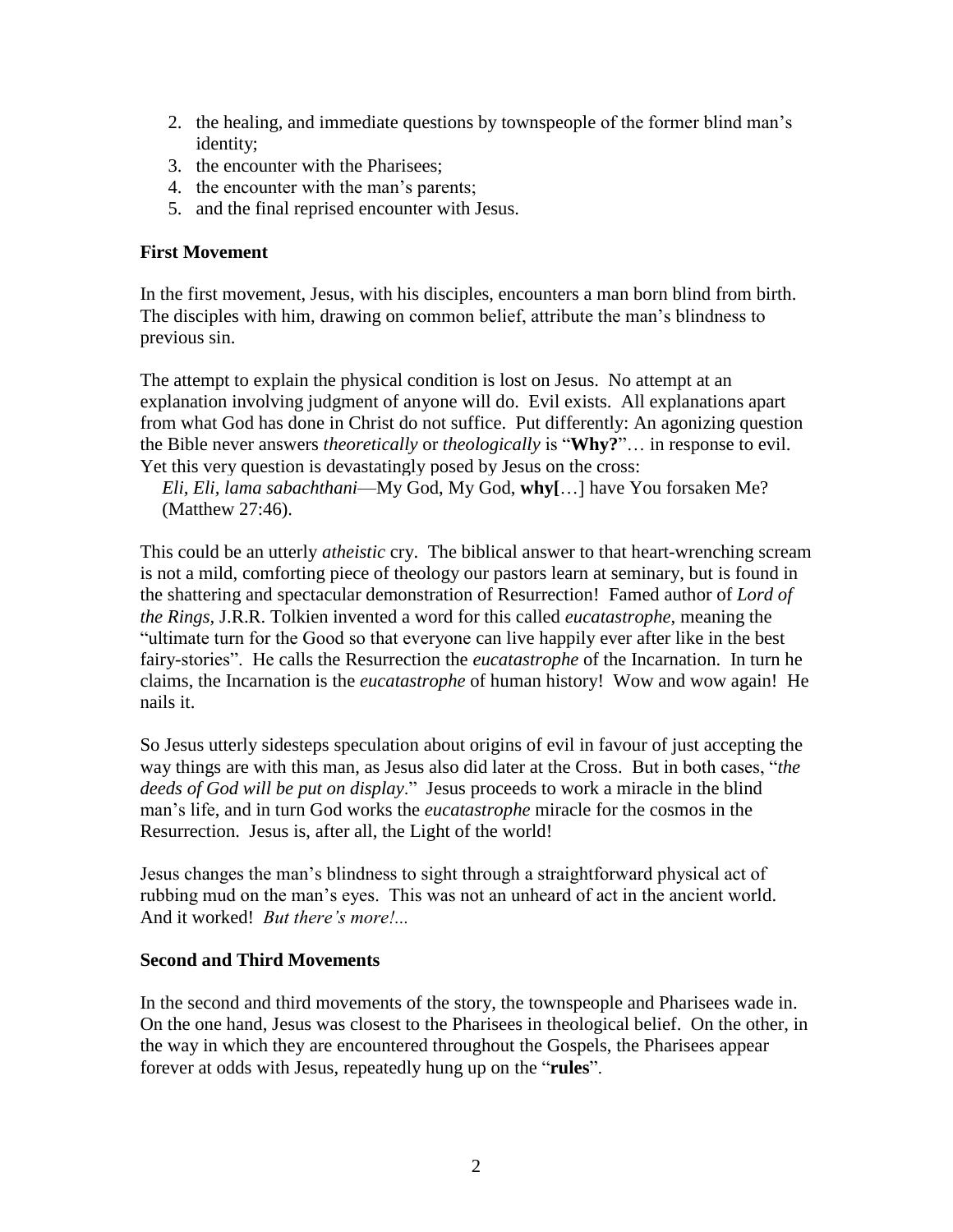Not least in this story.

**So here is something to chew on**: read the Bible as a *Book of Rules*, and true spirituality is "ruled" out; and our own spirituality is dead in the water. The Bible is emphatically *not* a **Rule Book** rather a **Grace Book** where "*grace and truth*" (one of the grand themes of the Gospel of John) are the gem stone setting for the *jewel* called *Law*, which is the "*perfect Law of Freedom*", as James puts it (1:25).

Jesus in our story had done the healing on the Sabbath. The rules were evident. No work – not even a healing! – is to be performed on the Sabbath. *Now just what is Jesus doing, breaking the "rules"?*

I think we all identify with the Pharisees if we look from a larger perspective. Not just in our faith, though perhaps too often there too. But in our understanding of how things ought to be in life. Just when we think we have life figured out about how things are and work, life's "rules" as it were, too often something comes out of nowhere to throw us off. It just doesn't fit with how the world should be, we know. And we can become terribly upset. Come to think of it, "rules" often do not work about many areas of life. Try to live by such expectations and we'll often come up short.

This healing for instance. It just was not the way things should happen, not in God's world. The Pharisees just knew. They'd read the Book of Rules, the Book of Moses, the Talmud – so they thought! So rather than adjust to new Light from as it turned out, the Source of all Light, the Light of the world, the Pharisees – and we too often – in response lock ourselves into our own darkness, into our own "rules" about how things ought to be: at home, at work, in society.

Following is a brief story about life's "inexplicables" that just shouldn't happen to anybody, especially to Christians, but all too often inexplicables do…

## **Wilma Derksen**

Wilma Derksen's Christian Mennonite faith world was fairly safe and certain until November 30, 1984. Some may know her story. Wilma's daughter set out to walk home from school Nov. 30, 1984 in Winnipeg, after her mother had told her on the phone she could not pick her up that day. Wilma tells this story in her book, *Have You Seen Candace?* Candace was not seen alive again by her family. She had been kidnapped, and left to freeze to death in an abandoned shack, after horrible mistreatment.

Suddenly, Wilma and her family were confronted with a whole different reality about the world. It was now out of control. Inexplicable. Alien. It broke all rules of normalcy.

This is the common lot of crime victims, of war victims, of all victims the world over, those to whom horrific events happen utterly beyond their control. This is the experience of those who cannot account for life the way it "should" be, the way the "rules" (we just know!) lay it down.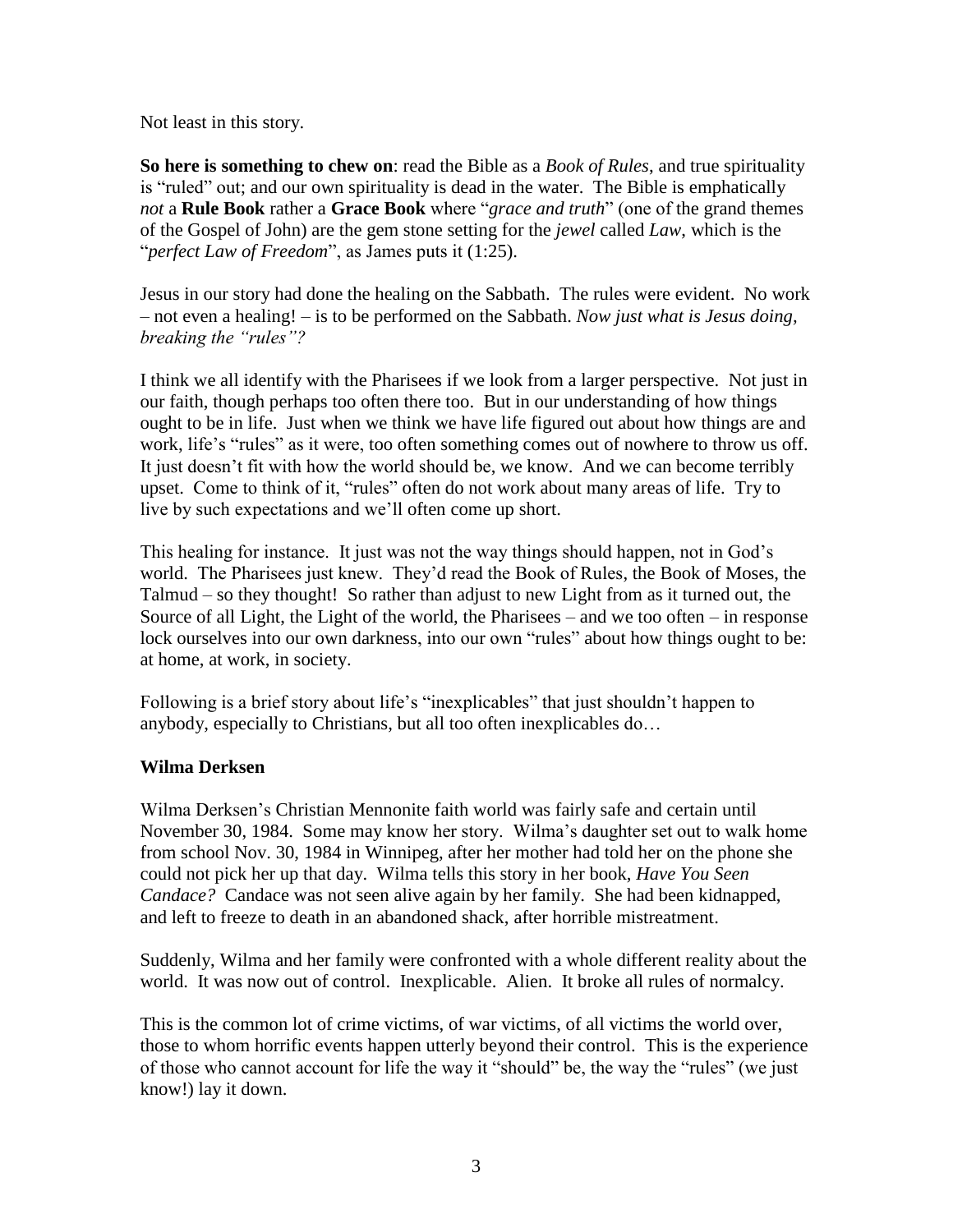There are many further twists to Wilma's family's story. Thirty years later, it is far from over. It has not been easy. I have been one of the supporter friends (and colleagues) all these years. She and family most recently became a chapter in Malcolm Gladwell's *David and Goliath*. They have been overcomers despite it all, against all odds.

### **Fourth Movement**

In the fourth movement, the parents are brought into the picture.

They are fearful of the authorities, and for good reason. Their entire social and cultural comfort zone could be destroyed if they are thrust out of the synagogue. Like being suddenly deported to an alien land and culture. So they deflect all questions back to their son, other than verifying that he is indeed their son.

One can only imagine the alienation of the son, since the parents seem far more taken with fear than the sudden joyful turn of events in their son's life. Are they not so like us in our fear, in our (too often) chosen blindness?

The authorities however tell the newly seeing man that the healing could have nothing to do with Jesus, who was an obvious sinner. With the authorities' inability and refusal to "see" Jesus, in the words of one commentator, we see that

Here is the most vivid explication in the whole Gospel of the statement that the light shines in the darkness and the darkness neither comprehends it nor overcomes it (Lesslie Newbigin, *The Light Has Come*, p. 123).

So the religious authorities try to terrorize everyone else into blindness. Isn't this so ironic: that religious leaders reject the very Light shining on them?! While the Light is not intended to bring judgment, rather healing and wholeness, by our very reaction to it, choosing to remain in the darkness or choosing the Light, we all nonetheless as they close-up with Jesus, pass judgment on ourselves. No one, including religious leaders, is exempt.

However, for the man healed of blindness, much of the theological/ethical stuff simply passed him by. And, perhaps because he all his life as a blind person had experienced life as an outsider/"deported one", he cuts to the chase about any fear of being yet further "deported", further rejected, and says simply to the authorities,

*If this man is a sinner, I don't know. I am not qualified to say. I only know one thing: I was blind, and now I see* (verse 25).

There is ever something profoundly simple about the choice of faith to embrace Light over darkness. Yet the implications are life-changing. Another immense irony: *the blind man gets it, and ends up doubly seeing! – both physically and spiritually!* But not the religious authorities.

In further interaction with the authorities, they at last elicit some theological reflection from the former blind man. This healed man knows now that Jesus is "*from God*" – one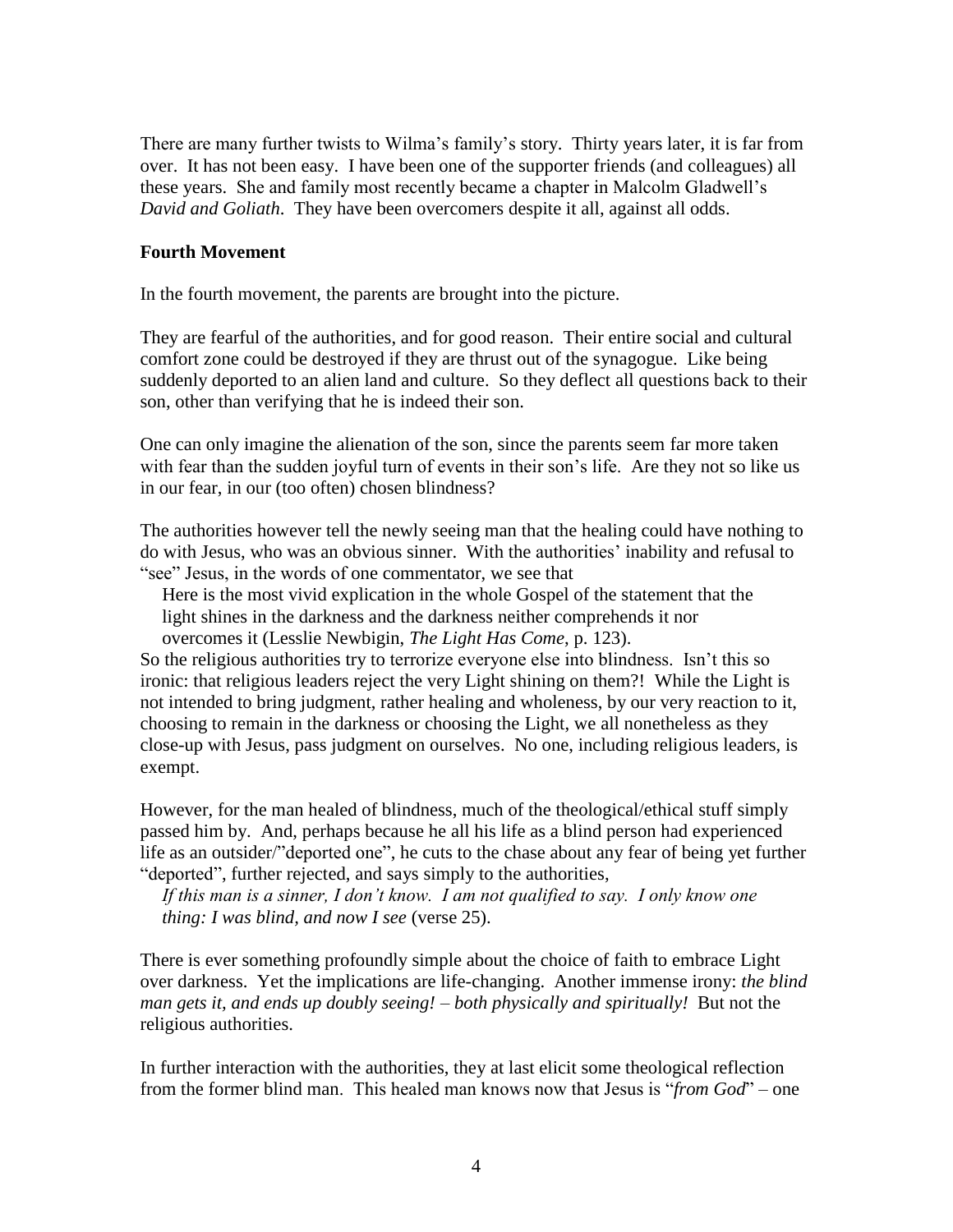of those profound theological insights the Gospel of John was written to induce according to chapter 20. The authorities throw him out of the synagogue upon his confession of that faith. The blind man has learned that Jesus is not only a man, but a *prophet*. He has begun his double journey of sight. He begins to follow the "*True Light who shines upon the heart of everyone*", who had now entered the cosmos according to the Prologue of John's Gospel. There is still more to come.

## **Fifth Movement**

In the fifth and final movement of the "play" that makes up chapter 9, Jesus goes to find the healed man. In that he is "Everyman/Everywoman", we see in this a reminder that Jesus is ever looking for us. "*For the Son of Man came to seek and to liberate the lost* (Luke 19:10)." This is a pursuit that never ends throughout our lives. Jesus unrelentingly is "THE [HOUND OF HEAVEN"](http://www.ewtn.com/library/HUMANITY/HNDHVN.HTM), as the brilliant  $19<sup>th</sup>$ -century poem by Francis Thompson puts it, with the same title.

The blind man now seeing is just waiting to know what to do in response to Jesus. Readiness to faith has been awakened. The willingness just needs a direction, faith, its object.

The blind/then seeing man began with understanding Jesus to be a *man*, then moved to a new insight that he was a *prophet*. Finally there is a response of worship of Jesus as "*Son of Man*". *Judgment* has been at work. But notice it all revolves around *seeing and not seeing*, not around issues of *guilt and innocence*. Not surprisingly, the Pharisees discover that they have been judged already, just because they have failed to recognize the Light.

### **Debbie Morris**

In 1993 Sister Helen Prejean wrote *Dead Man Walking*, then a movie followed, about her work visiting men on Death Row in the State of Louisiana. One of those was Robert Willie, truly a sad case of humanity. He was executed Dec. 28, 1984.

One story Prejean did not tell in her book was of another of Robert Willie's victims. Debbie (Cuevas) Morris and her boyfriend were kidnapped at gunpoint by Willie and his partner, recent escapees from Angola State Prison in Louisiana. About two nights before the kidnapping, the two convicts had also kidnapped, raped, and violently murdered Faith Hathaway. It was for that that Willie was eventually executed. Then they kidnapped 16 year-old Debbie Cuevas and her boyfriend. Both, remarkably, survived!

In 1998, Morris published a book which tells of the ordeal, entitled *Forgiving the Dead Man Walking*. In the concluding paragraphs of the book, she raises the question of justice. She writes:

I've seen mankind's idea of ultimate justice; I have more faith in God's. And even God seems to put a higher priority on forgiveness than on justice. Then she makes this startling comment:

We don't sing "Amazing Justice"; we sing "Amazing Grace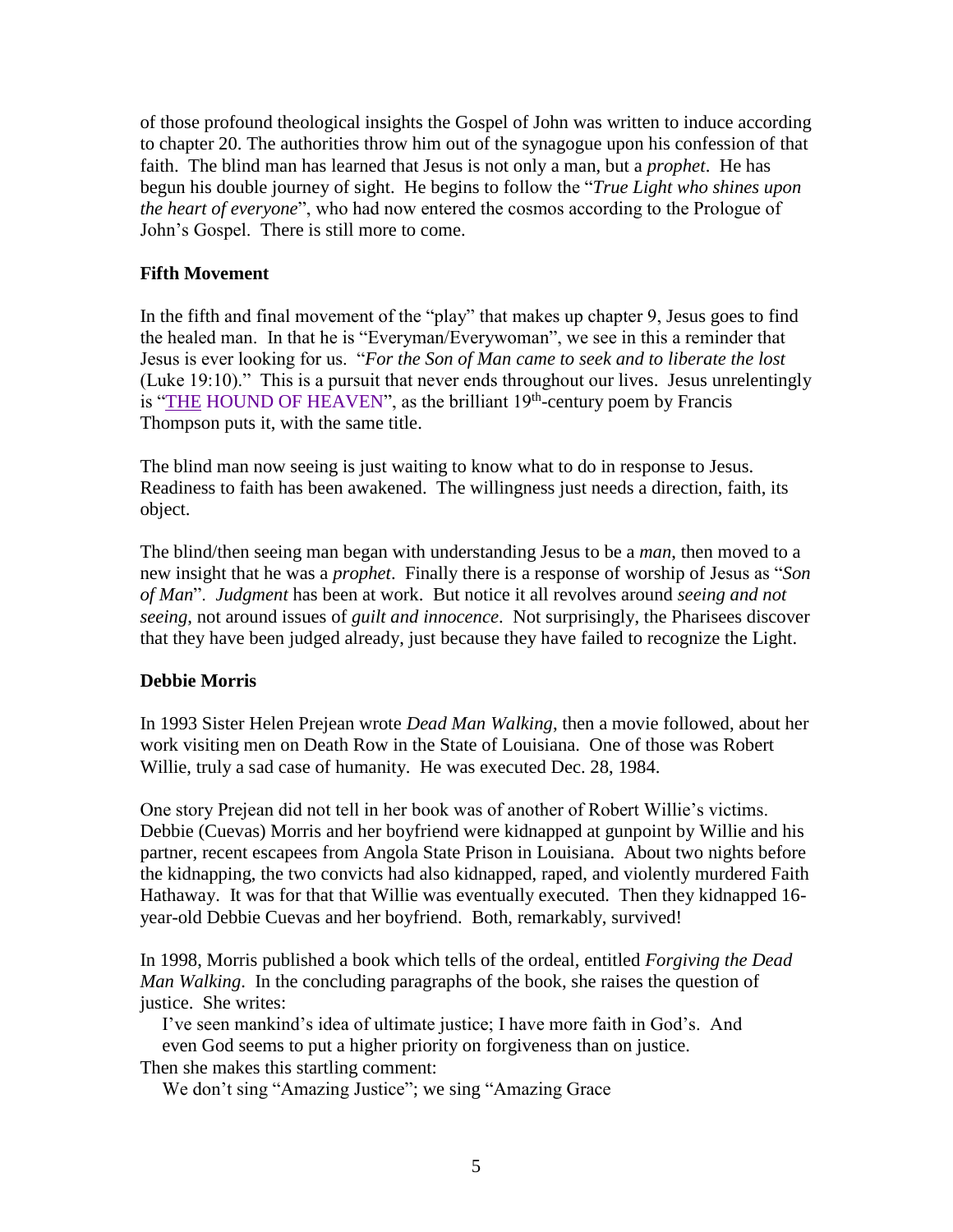". (pp. 250 & 251)

God's *judgment*, says Morris, in a cosmic paradox, turns out to be his *mercy,* his *grace*, his *forgiveness*. Because Light has come into that very cosmos!

It takes us to the end of the book to discover that Morris' understanding of *justice* is that it is in fact, *mercy, grace* and *forgiveness –* the very antithesis of *punitive* Law! That is *her* conclusion, the victim of a terrible ordeal of kidnapping and rape. She *sees* while other religious and not religious folk fail to see.

## **Conclusion**

Life in the end is all about *gift*, all about the *gift of Sight*, the *gift of Light*. It is a paradox of judgment. If we are judgmental, we fail to see the world shot through with grace. If we fail to take hold of God's grace, we stand judged already. Such is the nature of Light, such is the nature of Jesus in the world.

Darkness and light, blindness and sight. They are the central themes of this story today. Let us choose, again, today to walk in the Light. Let us renew again, today, our commitment to follow Jesus.

Amen.